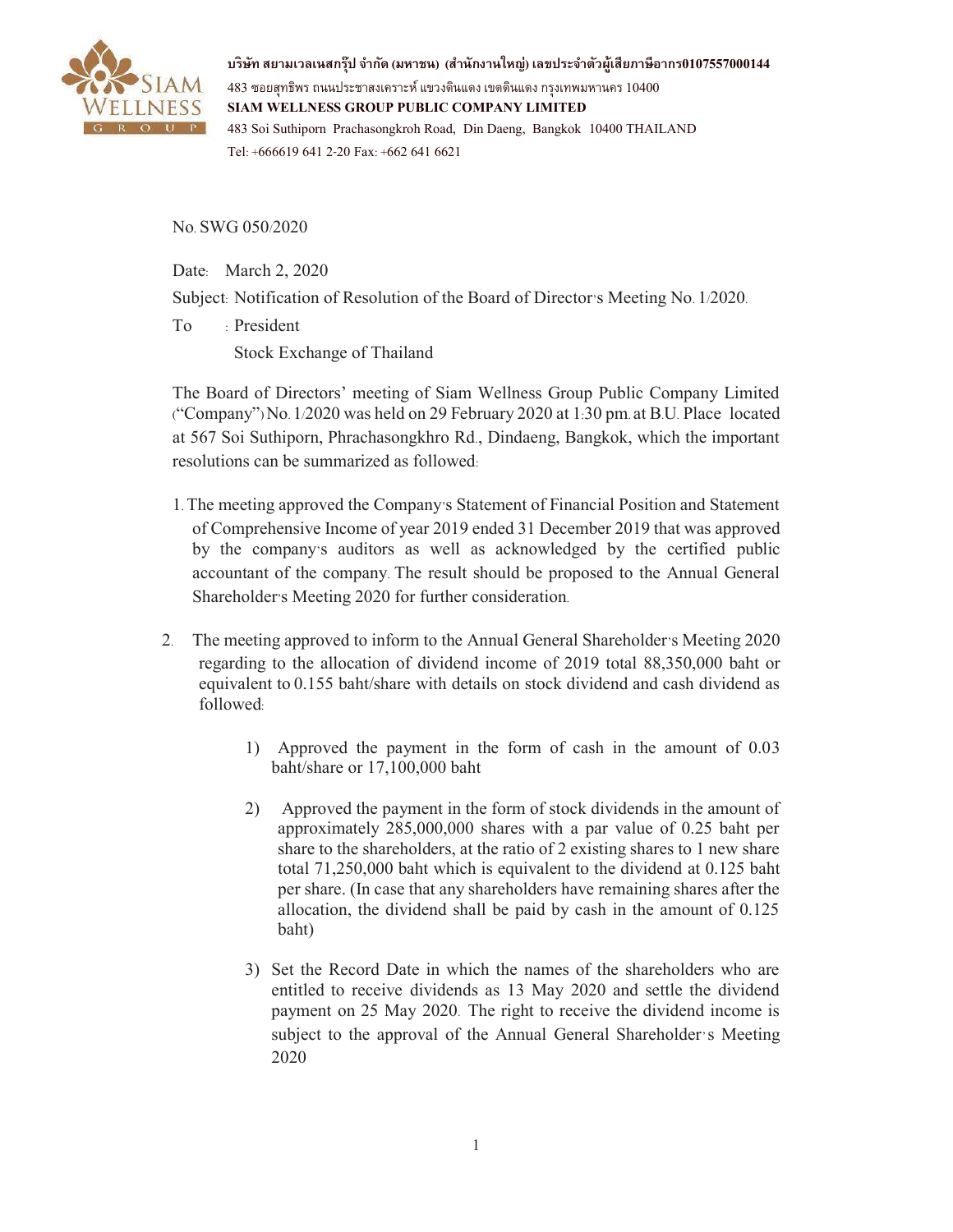

**บริษัท สยามเวลเนสกรุ๊ป จํากัด (มหาชน) (สํานักงานใหญ่) เลขประจําตัวผู้เสียภาษีอากร0107557000144**  $483$  ซอยสุทธิพร ถนนประชาสงเคราะห์ แขวงดินแดง เขตดินแดง กรงเทพมหานคร  $10400$ **SIAM WELLNESS GROUP PUBLIC COMPANY LIMITED**  483 Soi Suthiporn Prachasongkroh Road, Din Daeng, Bangkok 10400 THAILAND Tel: +666619 641 2-20 Fax: +662 641 6621

- 3. The meeting approved to inform to the Annual General Shareholder's Meeting 2020 regarding to the increase in the company's registered capital from 142,500,000 Baht to 213,750,000 Baht by issuing 285,000,000 ordinary shares with a par value of 0.25 Baht, by allocating these issued shares as payment in the form of stock dividend and list as new ordinary shares
- 4. The meeting approved to inform to the Annual General Shareholder's Meeting 2020 regarding to consider and approve the amendment to Article 4 of the company's Memorandum of Association to reflect the increase of the Company's registered capital as followed:

| Clause 4. | Registered Capital      | 213,750,000 Baht   |
|-----------|-------------------------|--------------------|
|           | Divided into            | 855,000,000 shares |
|           | Par Value               | $0.25$ baht        |
|           | Divided into            |                    |
|           | <b>Ordinary Shares</b>  | 855,000,000 shares |
|           | <b>Preferred Shares</b> | $=$ none $=$       |

- 5. The meeting approved that the Annual General Shareholder's Meeting 2020 should consider nominating the 3 individuals, directors of the company that were resigned by random draws to re-appointment (as there was no individual nominations to be the directors of the company). The names are as followed:
	- 1. Mr. Prasert Jiravanstit
	- 2. Mrs. Thanit Amorntirasan
	- 3. Mr. Narun Wiwattanakrai
- 6. The meeting approved that the remuneration of the company's board of directors for the year of 2020 should be considered by the Annual General Shareholder's Meeting 2020 as followed:

 $U$  : Bah

|                        |                     | Unit : Baht        |
|------------------------|---------------------|--------------------|
| <b>Position</b>        | <b>Monthly</b>      | <b>Meeting Fee</b> |
|                        | <b>Remuneration</b> |                    |
| Chairman of the        | 22,000              | 12,000             |
| <b>Board Committee</b> |                     |                    |
| Member of the Board    | 11,000              | 12,000             |
| Committee              |                     |                    |
| Chairman of the Audit  | 22,000              | 12,000             |
| Committee              |                     |                    |
|                        |                     |                    |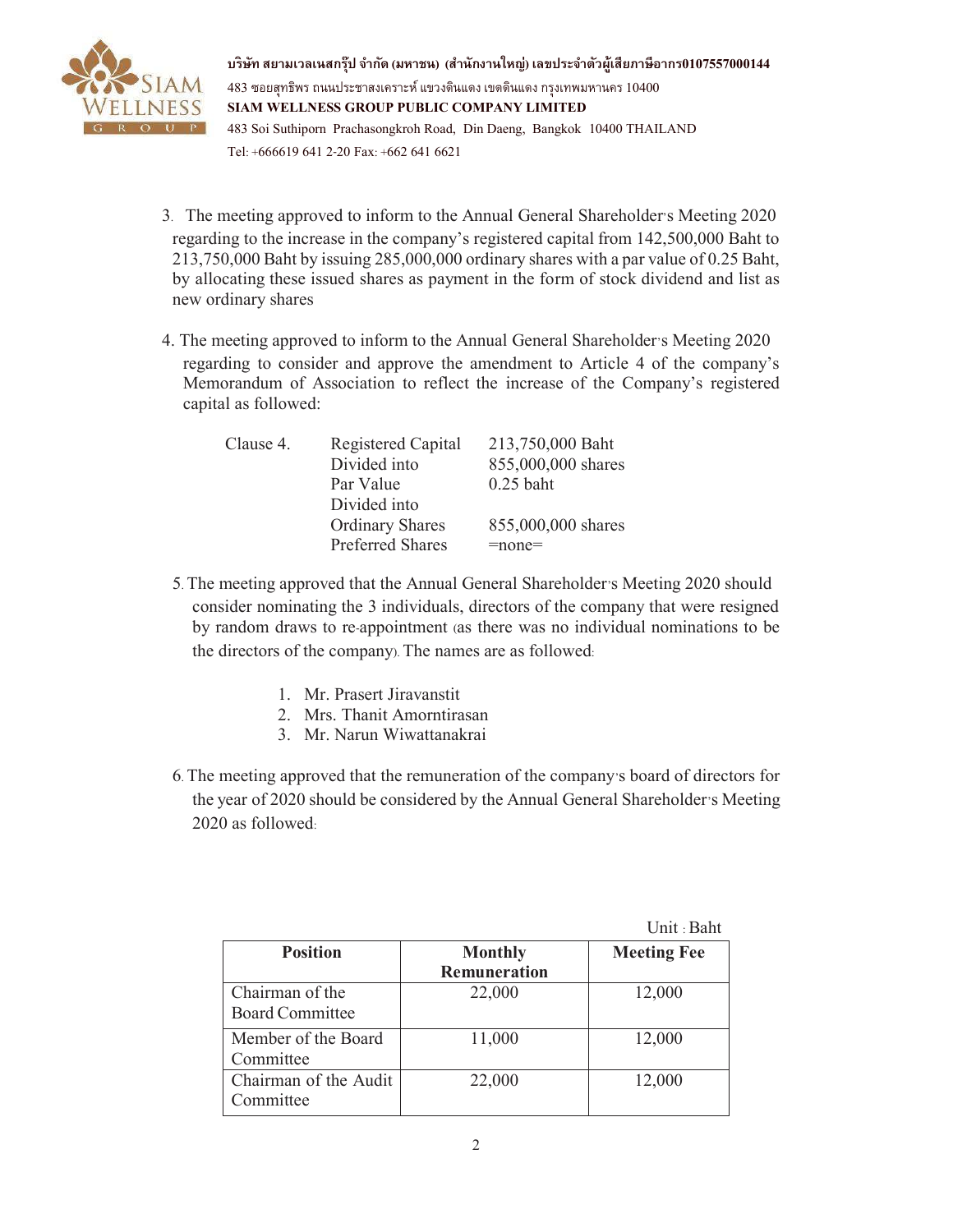

**บริษัท สยามเวลเนสกรุ๊ป จํากัด (มหาชน) (สํานักงานใหญ่) เลขประจําตัวผู้เสียภาษีอากร0107557000144**  $483$  ซอยสุทธิพร ถนนประชาสงเคราะห์ แขวงดินแดง เขตดินแดง กรงเทพมหานคร  $10400$ **SIAM WELLNESS GROUP PUBLIC COMPANY LIMITED**  483 Soi Suthiporn Prachasongkroh Road, Din Daeng, Bangkok 10400 THAILAND

Tel: +666619 641 2-20 Fax: +662 641 6621

| Member of the Audit  | 16,500 | 12,000 |
|----------------------|--------|--------|
| Committee            |        |        |
| Chairman of the      |        | 8,000  |
| Nomination and       |        |        |
| Compensation         |        |        |
| Committee            |        |        |
| Member of the        |        | 6,000  |
| Nomination and       |        |        |
| Compensation         |        |        |
| Committee            |        |        |
| Chairman of the Risk |        | 8,000  |
| Management           |        |        |
| Committee            |        |        |
| Member of the Risk   |        | 6,000  |
| Management           |        |        |
| Committee            |        |        |
| Chairman of the      |        | 8,000  |
| Corporate Governance |        |        |
| Committee            |        |        |
| Member of the        |        | 6,000  |
| Corporate Governance |        |        |
| Committee            |        |        |

Bonus in the limit of 2,450,000 baht shall be allocated for 9 directors considered by the Nomination and Remuneration Committee.

Remark: If any director was assigned to take up more than one position, that director should receive only the highest amount for each payment category

- 7. The meeting approved that the Annual General Shareholder's Meeting 2020 should consider appointing EY Office Limited to be the auditors of the company in 2020. The auditors are as followed:
	- 1) Ms. Sumana Punpongsanon, certified public accountant no. 5872 and/or
	- 2) Mr. Chayapol Suppasedtanon, certified public accountant no. 3972 and/or
	- 3) Ms. Orawan Techawatanasirikul, certified public accountant no. 4807 and/or
	- 4) Miss Keadsiri Kanchanaprakasit certified public accountant no. 6014

Whereby the remuneration of the auditors for 2020 will be 1,565,000 baht according to the audit committee's review.

8. The meeting approved that the Annual General Shareholder's Meeting 2020 to be held on Thursday  $30<sup>th</sup>$  April 2020 at 10.00 am at Jubilee Ballroom,  $11<sup>th</sup>$  Floor The Berkeley Hotel Pratunam address no.559 Ratchaprarop Rd, Khwaeng Makkasan, Khet Ratchathewi, Bangkok. Listing of shareholders who can attend the Annual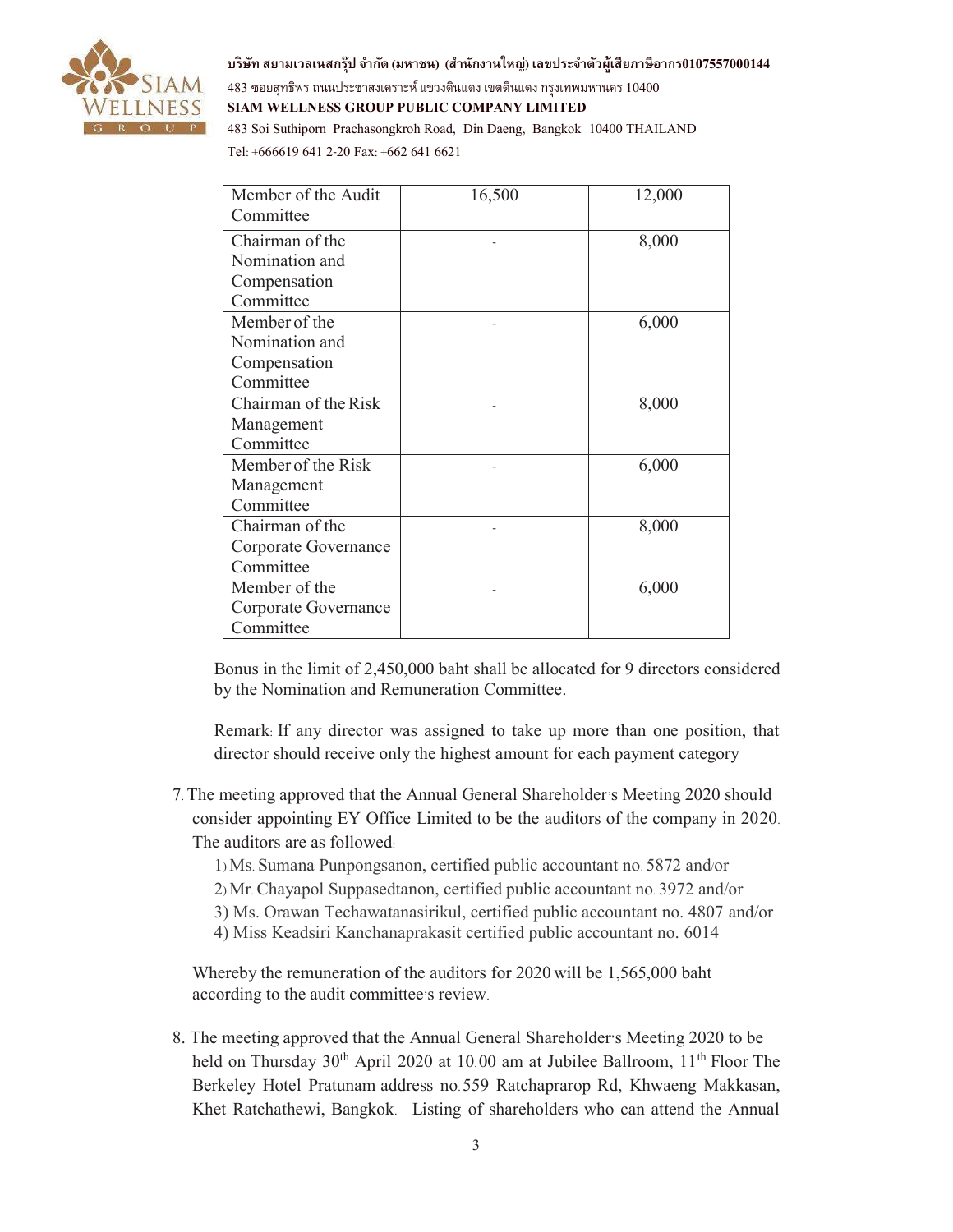

**บริษัท สยามเวลเนสกรุ๊ป จํากัด (มหาชน) (สํานักงานใหญ่) เลขประจําตัวผู้เสียภาษีอากร0107557000144** 483 ซอยสุทธิพร ถนนประชาสงเคราะห์แขวงดินแดง เขตดินแดง กรุงเทพมหานคร10400 **SIAM WELLNESS GROUP PUBLIC COMPANY LIMITED**  483 Soi Suthiporn Prachasongkroh Road, Din Daeng, Bangkok 10400 THAILAND

Tel: +666619 641 2-20 Fax: +662 641 6621

General Shareholder's Meeting 2020 (Record Date) will be recorded as of 16 March 2020 with the following agenda:

- Agenda 1: To certify and approve the Minutes of the Annual General Meeting of Shareholders for the Year 2019
- Agenda 2: To acknowledge the Company's Performance for the year 2019
- Agenda 3: To consider and approve the Company's Financial Statements for the Year Ended December 31, 2019
- Agenda 4: To consider and approve the Distribution of a Dividend by stock dividend and cash dividend fromthe Operating Performance for the Year 2019
- Agenda 5: To consider and approve the increase in the company's registered capital from 142,500,000 Baht to 213,750,000 Baht and the allocation of the newly issued shares
- Agenda 6: To consider and approve the amendment to Article 4 of the company's Memorandum of Association to reflect the increase of the Company's registered capital
- Agenda 7: To consider and approve the Election of Directors in place of the directors whose terms expired by rotation
- Agenda 8: To consider and approve the Remuneration of the Directors for the Year 2020
- Agenda 9: To consider and approve the Appointment of the Company's Auditor and the Determination of the Audit Fee for the Year 2020 Agenda 10: To consider other matters (if any)

Please be informed accordingly.

Yours Sincerely,

(Mr. Wiboon Utsahajit) Chief Executive Officer Siam Wellness Group Public Company Limited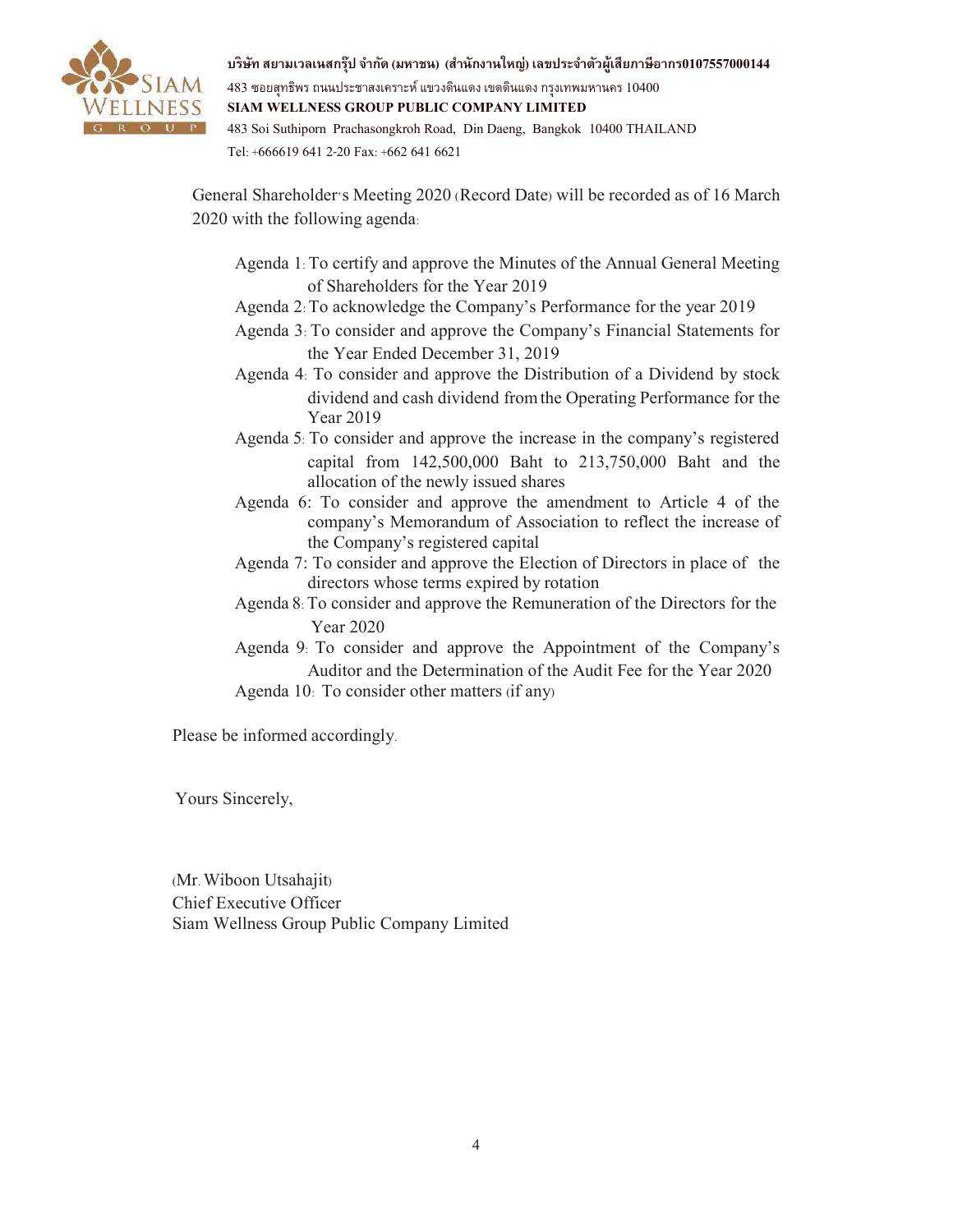## **CAPITAL INCREASE REPORT OF SIAM WELLNESS GROUP PUBLIC COMPANY LIMITED March 2, 2020**

Siam Wellness Group Public Company Limited ("the Company") hereby report of the resolution of the Board of Directors' Meeting No. 1/2020, held on February 29, 2020 at 13.30 pm. in respect of capital increase and share allotment as follows:

# **1. Capital Increasing**

The meeting of the Board of Directors passed a resolution approving the increase of the Company's registered capital from Baht 142,500,000 to Baht 213,750,000 by issuing 285,000,000 newly ordinary shares with par value of Baht 0.25 per share, totaling Baht 71,250,000. Details of each type of capital increase are as follows:

| <b>Type of capital</b><br><i>increase</i>       | Type of share         | Number of<br>shares (shares) | Par value<br>(Baht/share) | <b>Total</b><br>(Baht) |
|-------------------------------------------------|-----------------------|------------------------------|---------------------------|------------------------|
| Specifying the purpose<br>of utilizing proceeds | Ordinary<br>Preferred | 855,000,000                  | 0.25                      | 213,750,000            |
| General mandate                                 | Ordinary<br>Preferred |                              |                           |                        |

### **2. Allotment of the newly issued ordinary shares**

### **2.1 If specifying the purpose of utilizing proceeds**

|                    |               | Ratio     | <b>Selling Price</b> |                     | <b>Remarks</b> |
|--------------------|---------------|-----------|----------------------|---------------------|----------------|
| <b>Allotted to</b> | No. of shares | (Old:New) | per Shares           | <b>Subscription</b> |                |
|                    |               |           | (Bath)               | <b>Date</b>         |                |
| Existing           | 285,000,000   | 2:1       | 0.00                 |                     |                |
| shareholders       |               |           |                      |                     |                |
| People             |               | -         |                      |                     |                |
| Specific           |               |           |                      |                     |                |
| Persons            |               |           |                      |                     |                |
| Reserve for the    |               |           |                      |                     |                |
| Right              |               |           |                      |                     |                |
| adjustment /use    |               |           |                      |                     |                |
| of instrument      |               |           |                      |                     |                |

# **Note:**

Record Date in which the names of the shareholders who are entitled to receive dividends as of 13 May 2020 and settle the dividend payment on 25 May 2020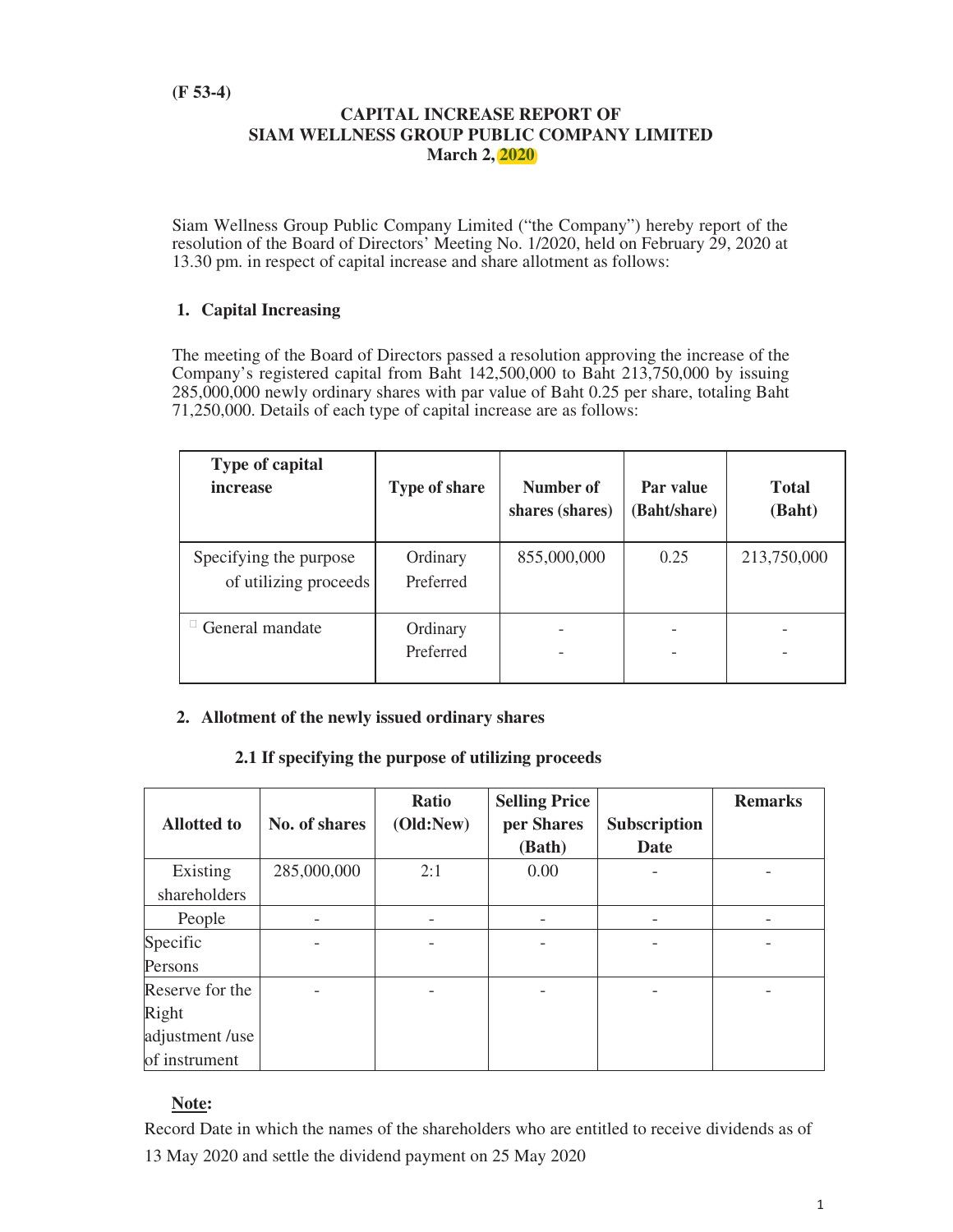### 2.2 The Company's plan in case there is a fraction of shares remaining

In case that there is a fraction of share, the company shall pay cash dividend instead of share dividend in amount of 0.125 baht/share

#### 3. Schedule for the shareholders' meeting to approve the capital increase and allotment

The Annual General Shareholders' Meeting for fiscal year 2020 shall be held on April 30, 2020 at 10.00 pm. at Jubilee Ballroom, 11<sup>th</sup> Floor The Berkeley Hotel Pratunam address no. 559 Ratchaprarop Rd, Khwaeng Makkasan, Khet Ratchathewi, Bangkok. Listing of shareholders who can attend the Annual General Shareholder's Meeting 2020 (Record Date) will be recorded as of 16 March 2020.

#### 4. Approval of the capital increase / share allotment by relevant governmental agency and condition for such approval (if any)

- 4.1 The Company will register the increase of registered capital and amend the clauses that related to increase of capital to Department of Business Development, Ministry of Commerce.
- 4.2 The Company will submit for approval to the Stock Exchange of Thailand for receiving increasingly ordinary shares from paying stock dividend into listed securities.

#### 5. Objectives of the capital increase

To allocate stock dividend for existing shareholders as benefit of investment.

#### 6. Benefits which the Company will receive from the capital increase / share allotment

6.1 To reserve the money without paying all cash dividends.

6.2 To expand the company's business and reserve the company's cash flow.

- 7. Benefits which the shareholders will receive from the capital increase/share allotment
	- 7.1 The Company's dividend policy is to pay out at least 40 percent of its net profit, after deducting income tax and legal reserve. The board of director shall consider the shareholders' benefit, cash flow, paying loan or future investment.
	- 7.2 The company shall take the stock dividends to register in SET 7.3 Others
- 8. Other details necessary for the shareholders to approve the capital increase/share allotment

None